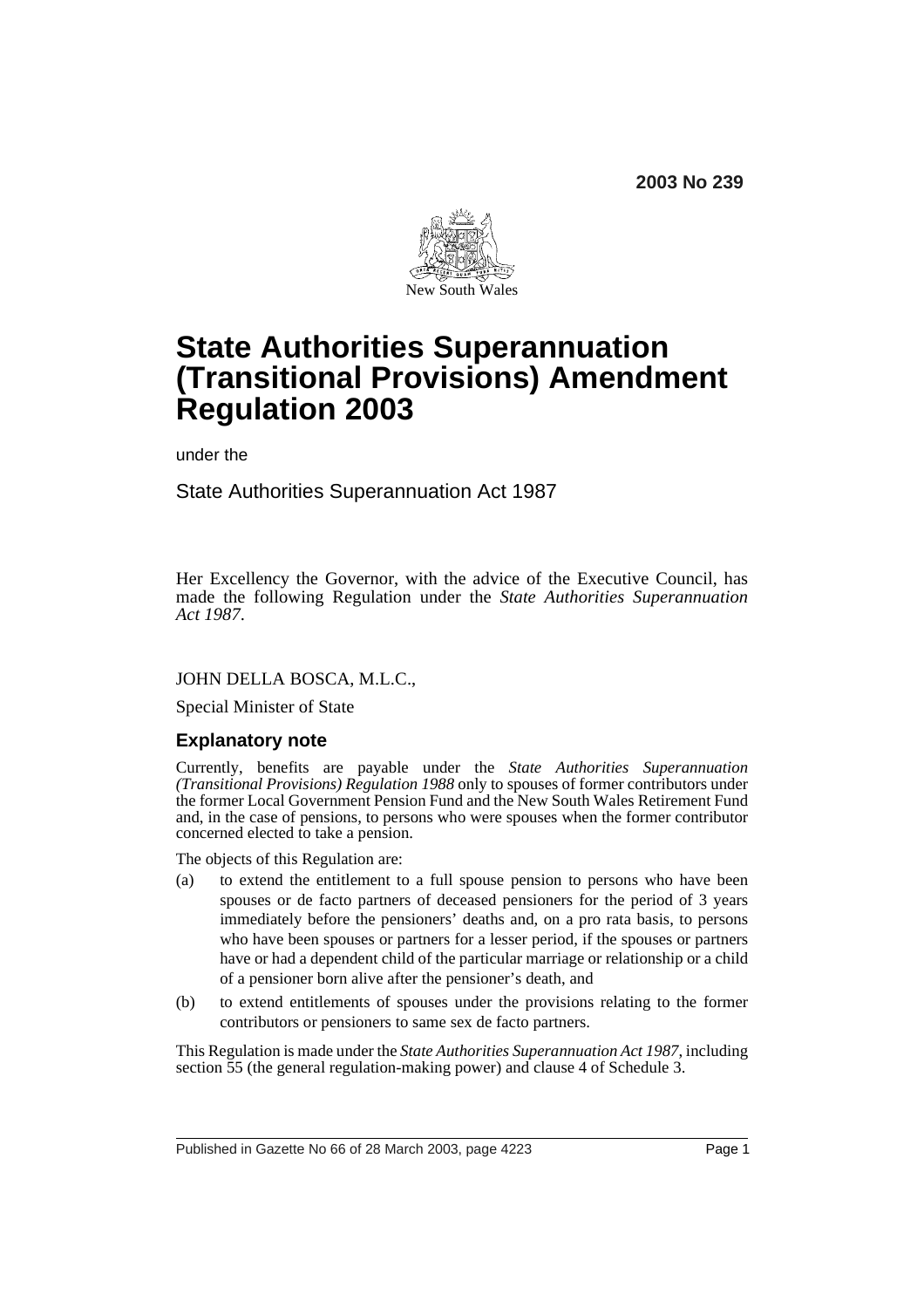# **2003 No 239**

State Authorities Superannuation (Transitional Provisions) Amendment Clause 1 Regulation 2003

# **State Authorities Superannuation (Transitional Provisions) Amendment Regulation 2003**

under the

State Authorities Superannuation Act 1987

# **1 Name of Regulation**

This Regulation is the *State Authorities Superannuation (Transitional Provisions) Amendment Regulation 2003*.

# **2 Commencement**

- (1) Except as provided by subclause (2), this Regulation is taken to have commenced on 19 January 2001.
- (2) Schedule 1 [8] is taken to have commenced on 29 November 2002.

#### **3 Amendment of State Authorities Superannuation (Transitional Provisions) Regulation 1988**

The *State Authorities Superannuation (Transitional Provisions) Regulation 1988* is amended as set out in Schedule 1.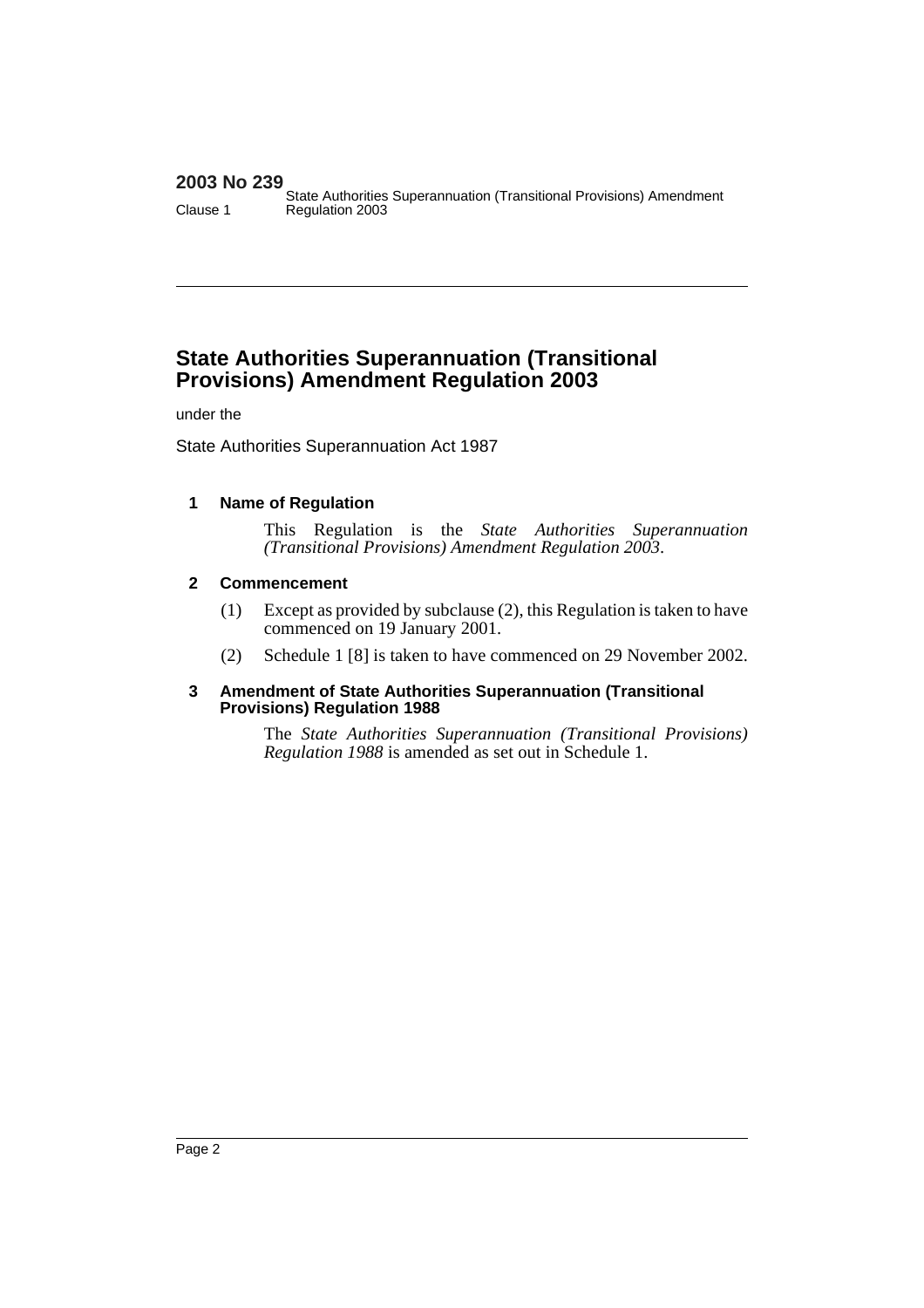State Authorities Superannuation (Transitional Provisions) Amendment Regulation 2003

Amendments **Schedule 1** and the set of the set of the set of the set of the set of the set of the set of the set of the set of the set of the set of the set of the set of the set of the set of the set of the set of the set

(Clause 3)

**2003 No 239**

# **Schedule 1 Amendments**

#### **[1] Clause 17 Pension rights—death**

Insert "or de facto partner" after "spouse" wherever occurring in clause 17 (1) and (3).

#### **[2] Clause 26 Pension rights—death**

Insert "or de facto partner" after "spouse" wherever occurring in clause 26 (1) and (3).

#### **[3] Clause 38 Election by transferred contributor to take pension benefit**

Insert "or de facto partner" after "spouse" wherever occurring in clause 38 (1).

# **[4] Clause 39 Payment of pension benefit**

Insert "or de facto partner" after "spouse" in clause 39 (2).

#### **[5] Clause 44 Employer-financed pension—spouse or de facto partner**

Insert "or de facto partner" after "spouse".

# **[6] Clause 45 Duration of pensions**

Insert "or de facto partner" after "spouse" wherever occurring.

# **[7] Clause 45 (4)**

Insert "*or de facto partner*" after "*spouse*".

# **[8] Clause 45A**

Insert after clause 45:

#### **45A Pensions for certain spouses and de facto partners**

(1) If a pension under clause 41 or 43 is payable to a transferred contributor, on the death of that contributor a pension as referred to in clause 45 (1) (b) is, despite clause 45 (4), payable to the spouse or de facto partner of the deceased contributor if the spouse or de facto partner: